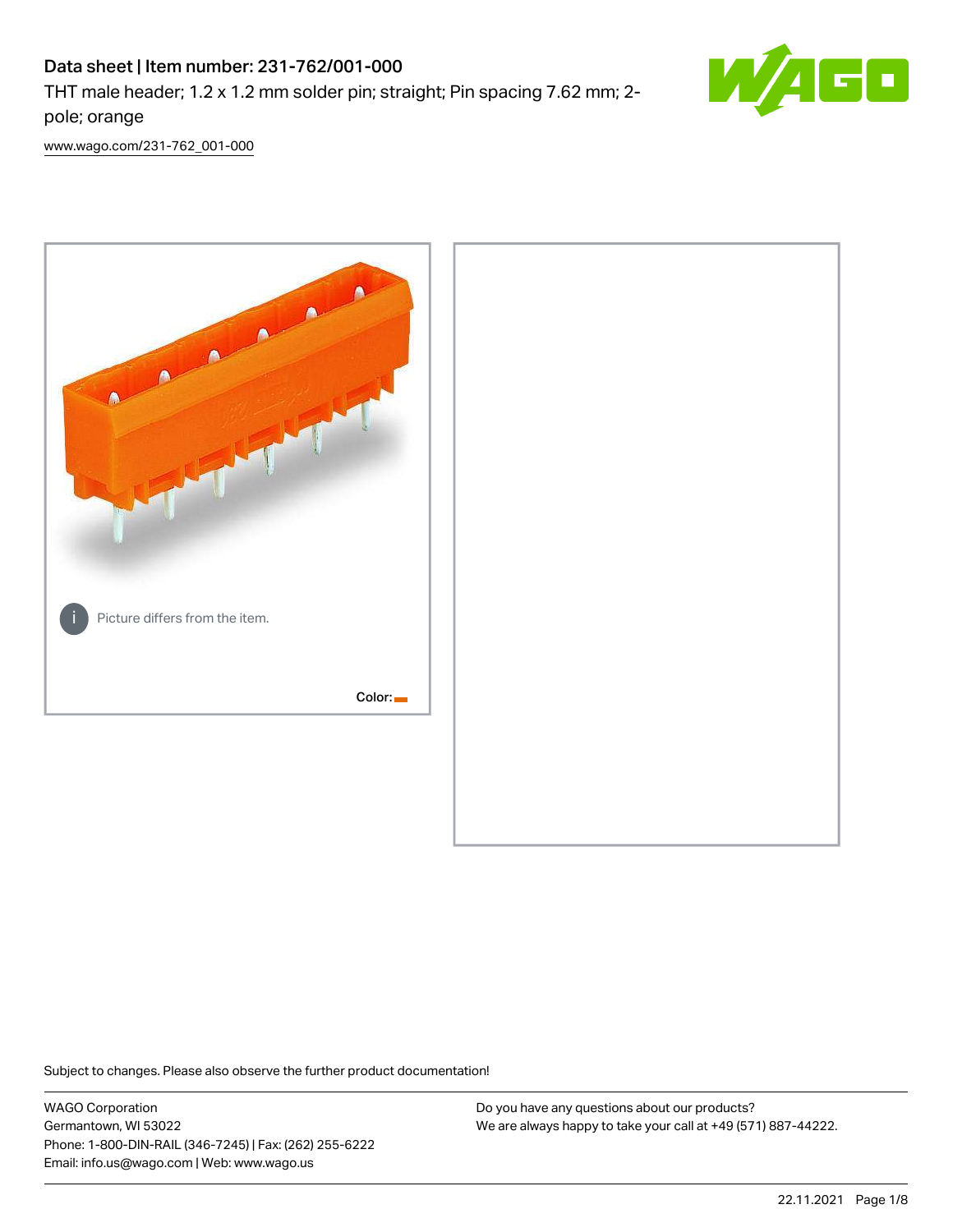

Dimensions in mm

 $L =$  (pole no.  $-1$ ) x pin spacing  $+8.2$  mm

#### Item description

- **Horizontal or vertical PCB mounting via straight or angled solder pins**
- 1.2 x 1.2 mm solder pins allow nominal current up to 16 A, enhancing stability of shorter headers
- $\blacksquare$ With coding fingers

# Data Notes

Safety information 1 The MCS – MULTI CONNECTION SYSTEM includes connectors

Subject to changes. Please also observe the further product documentation!  $\nu$ 

WAGO Corporation Germantown, WI 53022 Phone: 1-800-DIN-RAIL (346-7245) | Fax: (262) 255-6222 Email: info.us@wago.com | Web: www.wago.us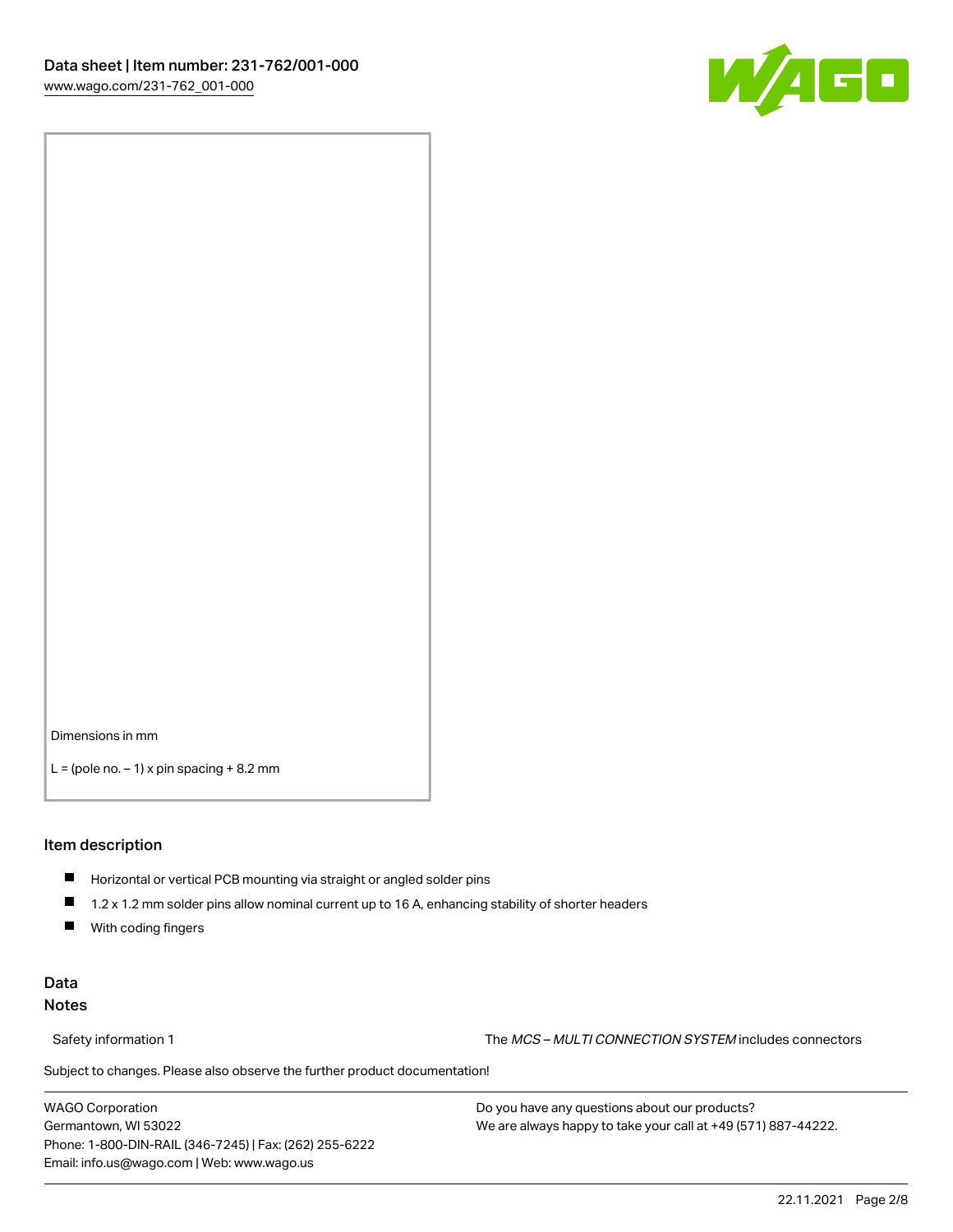

without breaking capacity in accordance with DIN EN 61984. When

|           | used as intended, these connectors must not be connected<br>/disconnected when live or under load. The circuit design should<br>ensure header pins, which can be touched, are not live when<br>unmated.                                                             |
|-----------|---------------------------------------------------------------------------------------------------------------------------------------------------------------------------------------------------------------------------------------------------------------------|
| Variants: | Other pole numbers<br>3.8 mm pin projection for male headers with straight solder pins<br>Gold-plated or partially gold-plated contact surfaces<br>Other versions (or variants) can be requested from WAGO Sales or<br>configured at https://configurator.wago.com/ |

# Electrical data

# IEC Approvals

| Ratings per                 | IEC/EN 60664-1                                                        |
|-----------------------------|-----------------------------------------------------------------------|
| Rated voltage (III / 3)     | 500 V                                                                 |
| Rated surge voltage (III/3) | 6 <sub>kV</sub>                                                       |
| Rated voltage (III/2)       | 630 V                                                                 |
| Rated surge voltage (III/2) | 6 <sub>kV</sub>                                                       |
| Nominal voltage (II/2)      | 1000V                                                                 |
| Rated surge voltage (II/2)  | 6 <sub>kV</sub>                                                       |
| Rated current               | 16A                                                                   |
| Legend (ratings)            | $(III / 2)$ $\triangle$ Overvoltage category III / Pollution degree 2 |

# UL Approvals

| Approvals per                  | UL 1059 |
|--------------------------------|---------|
| Rated voltage UL (Use Group B) | 300 V   |
| Rated current UL (Use Group B) | 15 A    |
| Rated voltage UL (Use Group D) | 300 V   |
| Rated current UL (Use Group D) | 10 A    |

# Ratings per UL

| Rated voltage UL 1977 | 600 V |
|-----------------------|-------|
| Rated current UL 1977 |       |

# CSA Approvals

| Approvals per                   | ~~    |
|---------------------------------|-------|
| Rated voltage CSA (Use Group B) | 3UU 1 |

Subject to changes. Please also observe the further product documentation!

| <b>WAGO Corporation</b>                                | Do you have any questions about our products?                 |
|--------------------------------------------------------|---------------------------------------------------------------|
| Germantown, WI 53022                                   | We are always happy to take your call at +49 (571) 887-44222. |
| Phone: 1-800-DIN-RAIL (346-7245)   Fax: (262) 255-6222 |                                                               |
| Email: info.us@wago.com   Web: www.wago.us             |                                                               |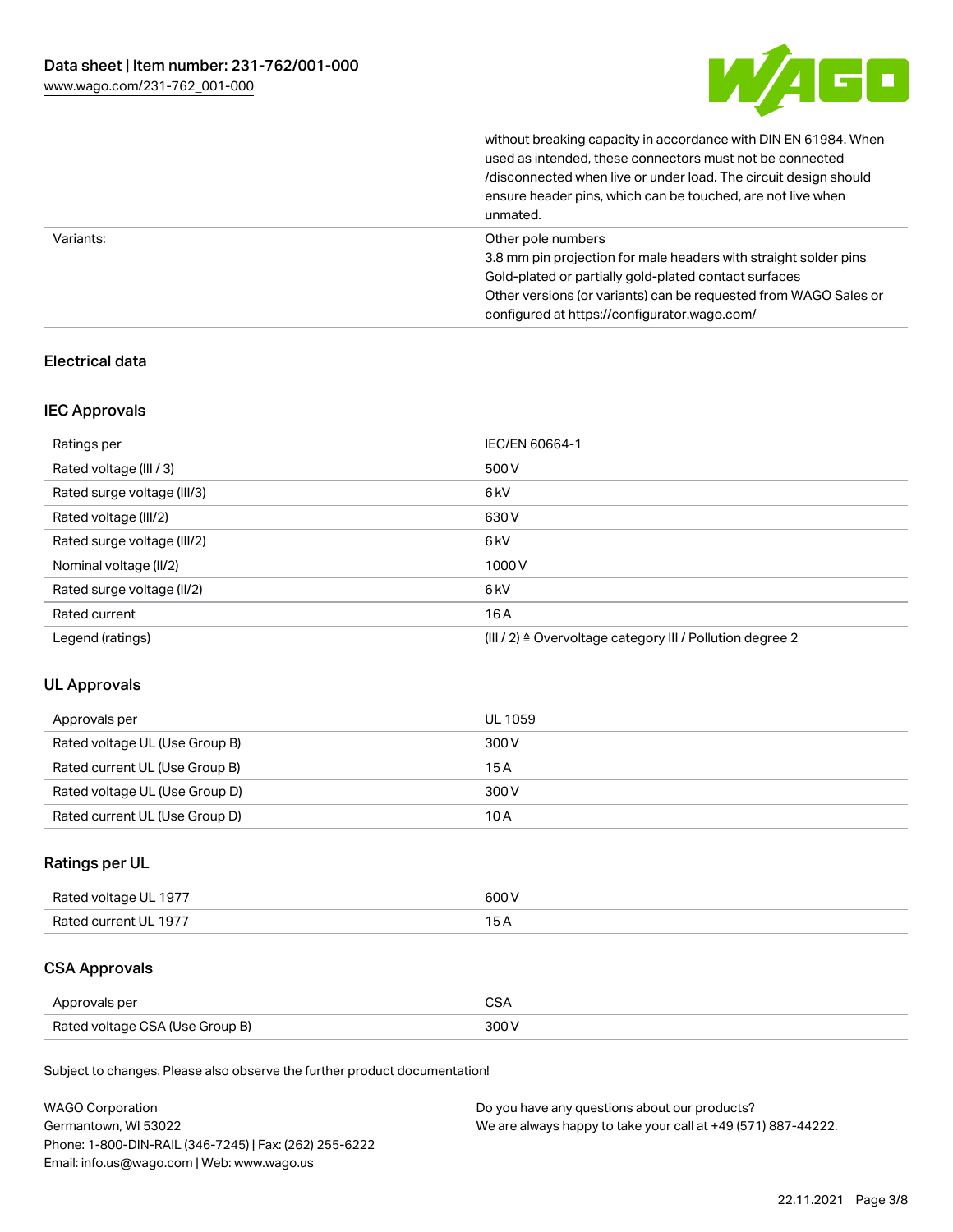[www.wago.com/231-762\\_001-000](http://www.wago.com/231-762_001-000)



| Rated current CSA (Use Group B) | 15 A  |
|---------------------------------|-------|
| Rated voltage CSA (Use Group D) | 300 V |
| Rated current CSA (Use Group D) | 10 A  |

# Connection data

| Total number of potentials |  |
|----------------------------|--|
| Number of connection types |  |
| Number of levels           |  |

# Connection 1

| Number of poles |  |
|-----------------|--|

# Physical data

| Pin spacing                          | 7.62 mm / 0.3 inch    |
|--------------------------------------|-----------------------|
| Width                                | 15.82 mm / 0.623 inch |
| Height                               | 17 mm / 0.669 inch    |
| Height from the surface              | 12 mm / 0.472 inch    |
| Depth                                | 8.4 mm / 0.331 inch   |
| Solder pin length                    | $5 \,\mathrm{mm}$     |
| Solder pin dimensions                | $1.2 \times 1.2$ mm   |
| Drilled hole diameter with tolerance | $17^{(+0.1)}$ mm      |

# Plug-in connection

| Contact type (pluggable connector) | Male connector/plug |
|------------------------------------|---------------------|
| Connector (connection type)        | for PCB             |
| Mismating protection               | No                  |
| Mating direction to the PCB        | $90^{\circ}$        |
| Locking of plug-in connection      | Without             |

# PCB contact

| PCB Contact                         | тнт                                      |
|-------------------------------------|------------------------------------------|
| Solder pin arrangement              | over the entire male connector (in-line) |
| Number of solder pins per potential |                                          |

Subject to changes. Please also observe the further product documentation!

WAGO Corporation Germantown, WI 53022 Phone: 1-800-DIN-RAIL (346-7245) | Fax: (262) 255-6222 Email: info.us@wago.com | Web: www.wago.us Do you have any questions about our products? We are always happy to take your call at +49 (571) 887-44222.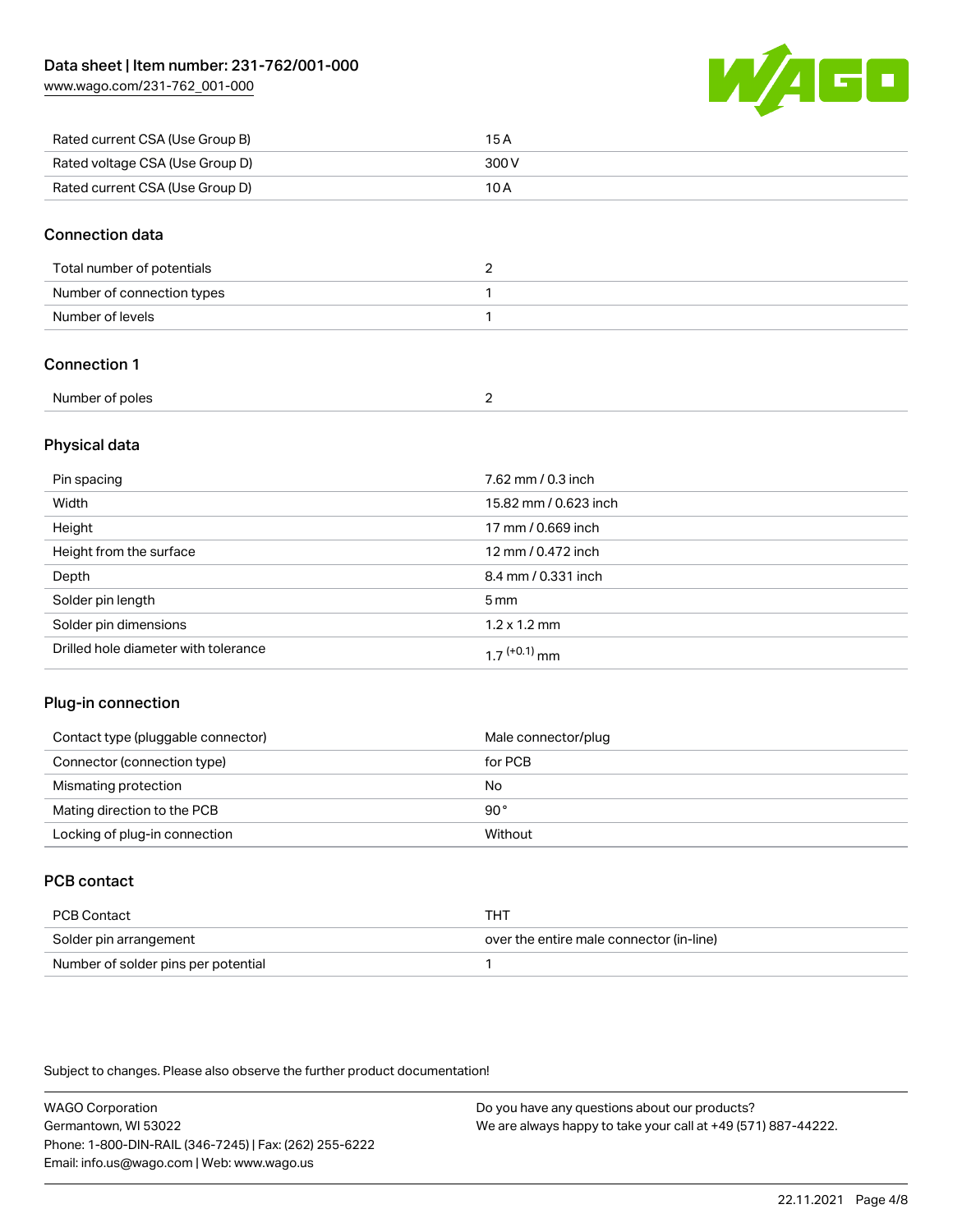

# Material data

| Color                       | orange                                 |
|-----------------------------|----------------------------------------|
| Material group              |                                        |
| Insulation material         | Polyamide (PA66)                       |
| Flammability class per UL94 | V0                                     |
| Contact material            | Electrolytic copper (E <sub>Cu</sub> ) |
| Contact plating             | tin-plated                             |
| Fire load                   | 0.019 MJ                               |
| Weight                      | 1 g                                    |
|                             |                                        |

#### Environmental requirements

| Limit temperature range | . +100 °C<br>-60 |
|-------------------------|------------------|
|-------------------------|------------------|

# Commercial data

| Product Group         | 3 (Multi Conn. System) |
|-----------------------|------------------------|
| PU (SPU)              | 200 Stück              |
| Packaging type        | box                    |
| Country of origin     | PL                     |
| <b>GTIN</b>           | 4044918931724          |
| Customs tariff number | 8536694040             |

#### Approvals / Certificates

#### Country specific Approvals

| Logo | Approval                               | <b>Additional Approval Text</b> | Certificate<br>name |
|------|----------------------------------------|---------------------------------|---------------------|
|      | CВ<br><b>DEKRA Certification B.V.</b>  | IEC 61984                       | NL-39756            |
|      | <b>CSA</b><br>DEKRA Certification B.V. | C <sub>22.2</sub>               | 1466354             |

#### Ship Approvals

|      |                             |                          | Certificate |
|------|-----------------------------|--------------------------|-------------|
| Logo | Approval                    | Additional Approval Text | name        |
|      | <b>ABS</b>                  |                          | 19-         |
|      | American Bureau of Shipping |                          | HG1869876-  |

Subject to changes. Please also observe the further product documentation!

| <b>WAGO Corporation</b>                                | Do you have any questions about our products?                 |
|--------------------------------------------------------|---------------------------------------------------------------|
| Germantown, WI 53022                                   | We are always happy to take your call at +49 (571) 887-44222. |
| Phone: 1-800-DIN-RAIL (346-7245)   Fax: (262) 255-6222 |                                                               |
| Email: info.us@wago.com   Web: www.wago.us             |                                                               |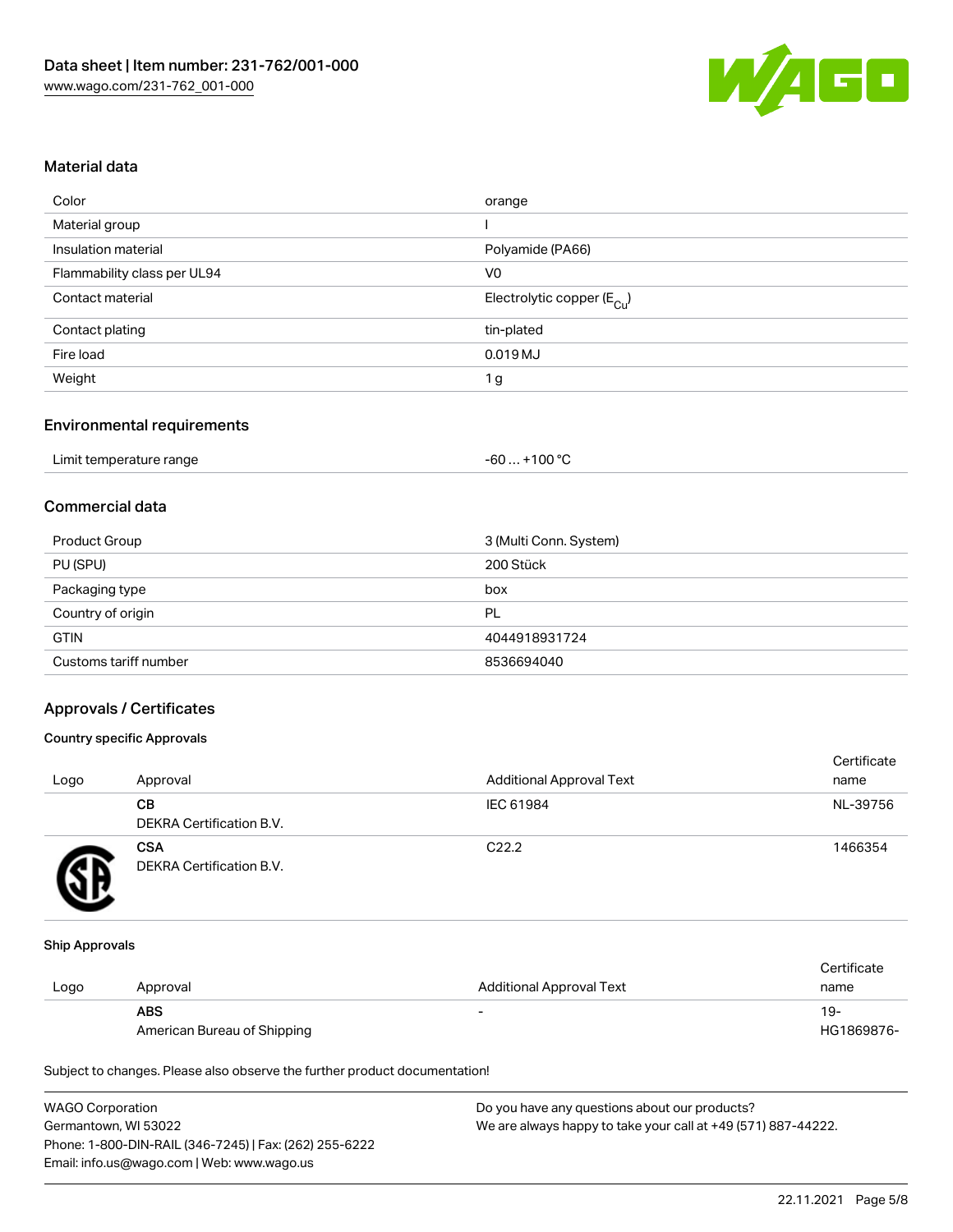

PDA

BV



BV

Bureau Veritas S.A.

IEC 60998 11915/D0

# UL-Approvals

| Logo                       | Approval                                    | <b>Additional Approval Text</b> | Certificate<br>name |
|----------------------------|---------------------------------------------|---------------------------------|---------------------|
| $\boldsymbol{\theta}$      | UR<br>Underwriters Laboratories Inc.        | <b>UL 1977</b>                  | E45171              |
| $\boldsymbol{\mathcal{A}}$ | <b>UR</b><br>Underwriters Laboratories Inc. | <b>UL 1059</b>                  | E45172              |

# **Counterpart**



#### Item no.231-702/026-000 1-conductor female connector; CAGE CLAMP®; 2.5 mm²; Pin spacing 7.62 mm; 2-pole; 2,50 mm²; orange [www.wago.com/231-702/026-](https://www.wago.com/231-702/026-000) [000](https://www.wago.com/231-702/026-000)

### Optional accessories

| Coding                               |                                                                            |                                                               |                      |                      |
|--------------------------------------|----------------------------------------------------------------------------|---------------------------------------------------------------|----------------------|----------------------|
| Intermediate plate                   |                                                                            |                                                               |                      |                      |
|                                      | Item no.: 231-500                                                          |                                                               |                      |                      |
|                                      | Spacer; for formation of groups; light gray                                |                                                               |                      | www.wago.com/231-500 |
| Coding                               |                                                                            |                                                               |                      |                      |
|                                      | Item no.: 231-130                                                          |                                                               |                      |                      |
| Coding key; snap-on type; light gray |                                                                            |                                                               | www.wago.com/231-130 |                      |
|                                      |                                                                            |                                                               |                      |                      |
| Downloads                            |                                                                            |                                                               |                      |                      |
| <b>Documentation</b>                 |                                                                            |                                                               |                      |                      |
| <b>Additional Information</b>        |                                                                            |                                                               |                      |                      |
| Technical explanations               |                                                                            | 2019 Apr 3                                                    | pdf                  | Download             |
|                                      | Subject to changes. Please also observe the further product documentation! |                                                               |                      |                      |
| <b>WAGO Corporation</b>              |                                                                            | Do you have any questions about our products?                 |                      |                      |
| Germantown, WI 53022                 |                                                                            | We are always happy to take your call at +49 (571) 887-44222. |                      |                      |
|                                      | Phone: 1-800-DIN-RAIL (346-7245)   Fax: (262) 255-6222                     |                                                               |                      |                      |
|                                      | Email: info.us@wago.com   Web: www.wago.us                                 |                                                               |                      |                      |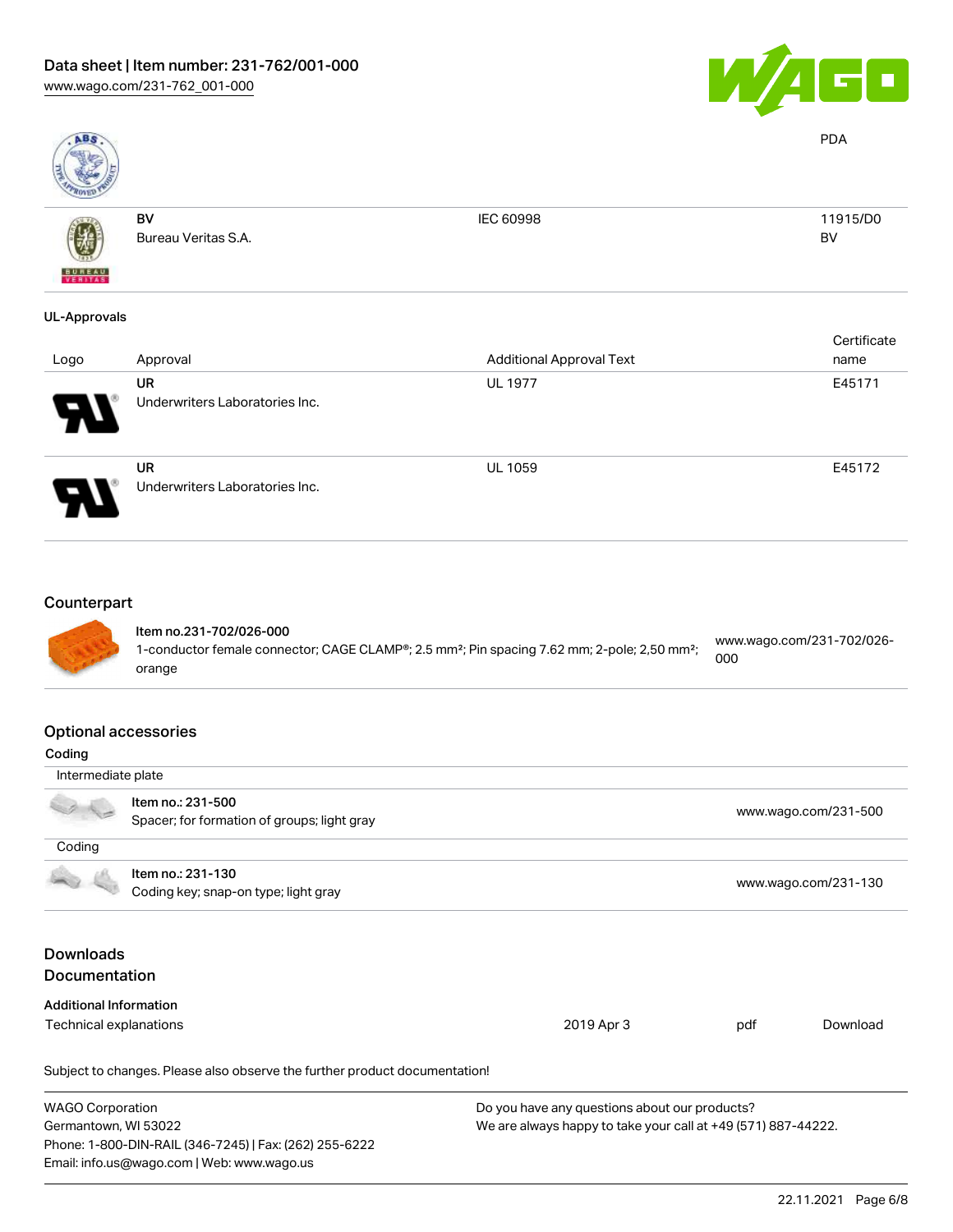

2.0 MB

| <b>CAD files</b>                                                                                                                                                       |            |          |
|------------------------------------------------------------------------------------------------------------------------------------------------------------------------|------------|----------|
| CAD data                                                                                                                                                               |            |          |
| 2D/3D Models 231-762/001-000                                                                                                                                           | <b>URL</b> | Download |
| <b>CAE</b> data                                                                                                                                                        |            |          |
| EPLAN Data Portal 231-762/001-000                                                                                                                                      | URL        | Download |
| ZUKEN Portal 231-762/001-000                                                                                                                                           | <b>URL</b> | Download |
| EPLAN Data Portal 231-762/001-000                                                                                                                                      | URL        | Download |
| PCB Design                                                                                                                                                             |            |          |
| Symbol and Footprint 231-762/001-000                                                                                                                                   | URL        | Download |
| CAx data for your PCB design, consisting of "schematic symbols and PCB footprints",<br>allow easy integration of the WAGO component into your development environment. |            |          |
| Supported formats:                                                                                                                                                     |            |          |
| ш<br>Accel EDA 14 & 15                                                                                                                                                 |            |          |
| ш<br>Altium 6 to current version                                                                                                                                       |            |          |
| Cadence Allegro                                                                                                                                                        |            |          |
| П<br>DesignSpark                                                                                                                                                       |            |          |
| ш<br>Eagle Libraries                                                                                                                                                   |            |          |
| KiCad                                                                                                                                                                  |            |          |
| $\blacksquare$<br>Mentor Graphics BoardStation                                                                                                                         |            |          |
| ш<br>Mentor Graphics Design Architect                                                                                                                                  |            |          |
| Mentor Graphics Design Expedition 99 and 2000                                                                                                                          |            |          |
| ш<br>OrCAD 9.X PCB and Capture                                                                                                                                         |            |          |
| ш<br>PADS PowerPCB 3, 3.5, 4.X, and 5.X                                                                                                                                |            |          |
| PADS PowerPCB and PowerLogic 3.0<br>ш                                                                                                                                  |            |          |
| PCAD 2000, 2001, 2002, 2004, and 2006                                                                                                                                  |            |          |
| Pulsonix 8.5 or newer<br>Ш                                                                                                                                             |            |          |
| ш<br><b>STL</b>                                                                                                                                                        |            |          |
| 3D STEP                                                                                                                                                                |            |          |
| <b>TARGET 3001!</b><br>ш                                                                                                                                               |            |          |

Subject to changes. Please also observe the further product documentation!

WAGO Corporation Germantown, WI 53022 Phone: 1-800-DIN-RAIL (346-7245) | Fax: (262) 255-6222 Email: info.us@wago.com | Web: www.wago.us